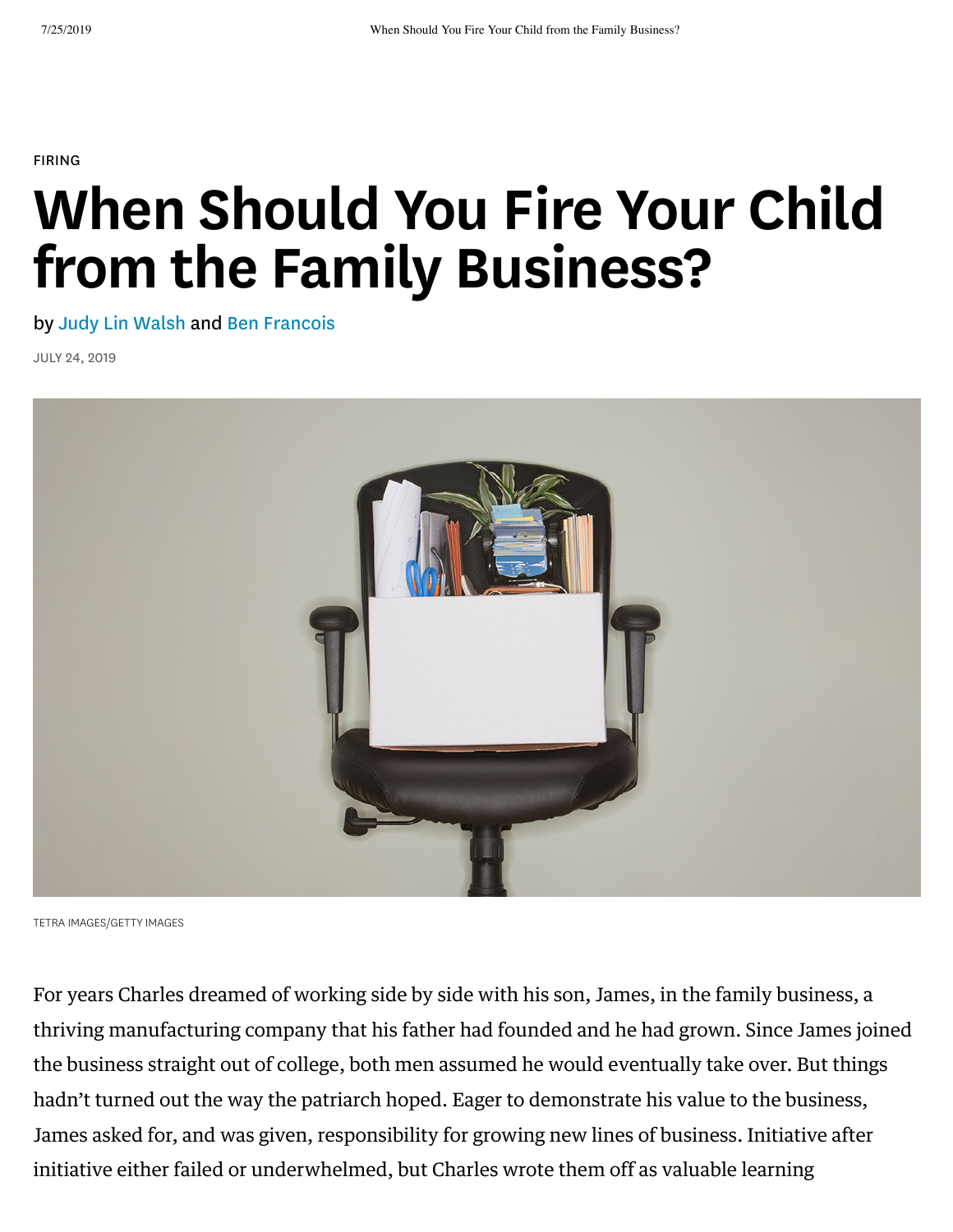experiences. Now he had a bigger problem. Longtime trusted employees working in James's group were handing in their resignations. Charles feared that James was never going to be able to lead this business – and worse, that he was damaging it beyond repair. The question that loomed in his mind: Should I fire my own son?

Choosing to fire your child can be one of the most difficult decisions you can make as a leader of a family business  $-$  and the consequences will be enduring no matter how well it's done.

Jerry Jones, owner of the Dallas Cowboys football team, fired his daughter, Charlotte, a Stanford graduate, twice from the franchise. Neither separation lasted long, and they say they laugh about it now. But his daughter still brings it up in press interviews, which is understandable. Being ousted from your job by your own family can feel like a double punch. We've seen individuals who have been let go spend more than five years licking their wounds and disconnecting not only from the business but also from the family itself before coming back into the fold. And sometimes those bitter wounds never heal.

To ward against making decisions you may regret later (both personally and professionally), think about what is driving your instinct to fire, what your options are for addressing the problem, and what the future would look like if you took that step.

### Understanding Your Instincts and Options

Instead of proceeding on a knee-jerk reaction, get to the core of why the situation is not working as you envisioned. In our experience, working sequentially through four questions can help you find a path forward that works best for you, your child, and your business.

Are expectations clear and mutually agreed upon? Ask yourself if you've unintentionally set up your child to fail with amorphous or unrealistic expectations. One of our clients wrestled with how long to tolerate increasing losses in a new venture given to a next-generation family member. But the individual had been given only minimal direction. "We've made it his personal playground," one of the older family members confided in us. "We're just writing him a blank check." Without clear goals and a mechanism for feedback and development, there were no clear metrics to measure his progress and hold him accountable.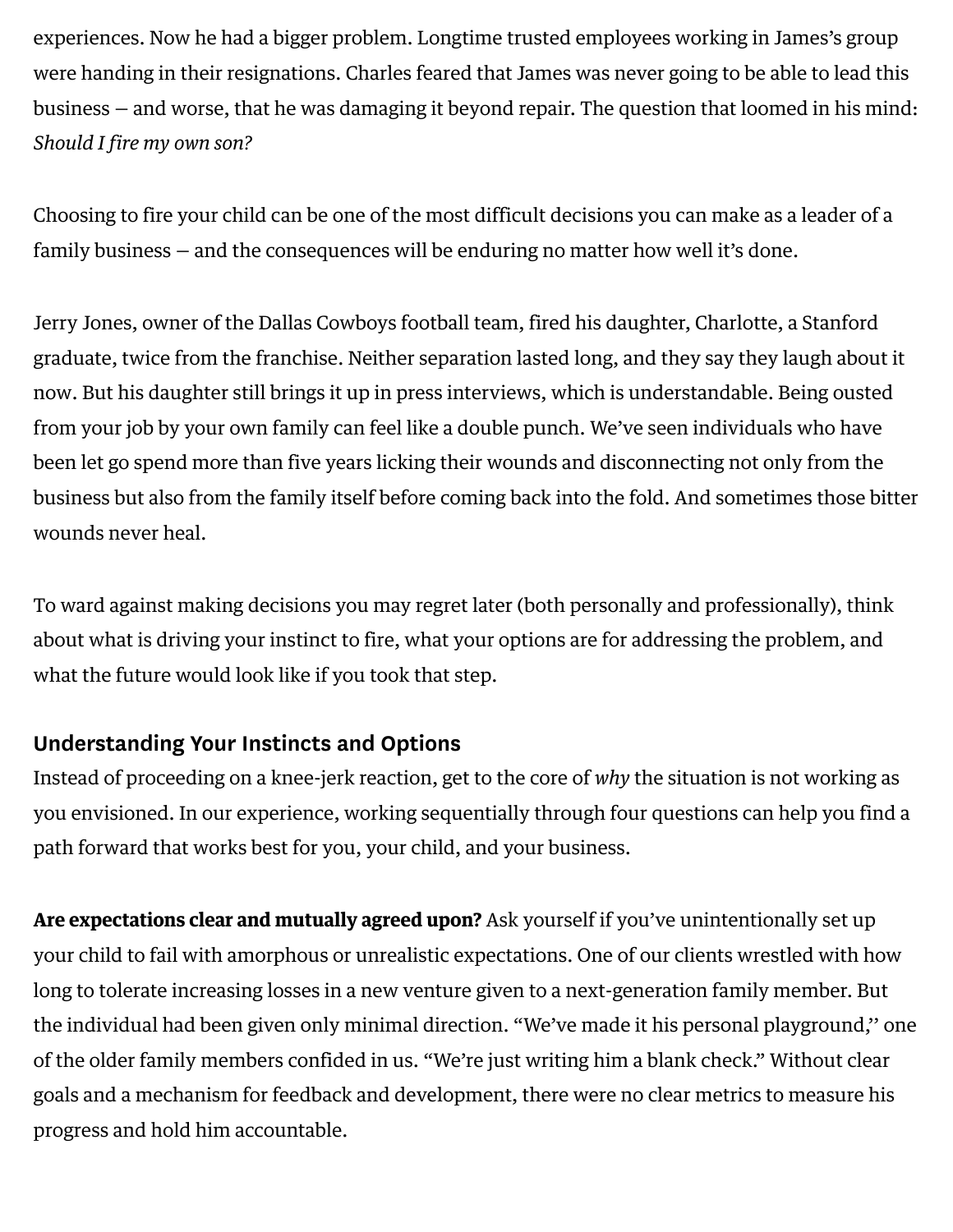Have you clearly defined the role you've put your child in so that you both know what to expect? Does your child have the right experience and skills to do the job well  $-$  and if not, what is the plan to help her build that skill set? Is your child held to the same standard as other employees with reasonable targets and standards?

If you answered "no" or "unsure" to any of these questions, ask a trusted third-party adviser (such as an independent board member) for a neutral assessment. If there is still potential to remedy the situation, consider asking that adviser to step into a mentoring role.

Is there a cultural mismatch? Many families are fearful that their wealth and business success will somehow lead to unmotivated children. But we often find unexpected trouble when the next generation is highly motivated to make a mark on the business, but is not yet mature or trusted enough to do so, which wreaks havoc on the corporate culture. In James's case, he was pushing the company to focus almost exclusively on metrics, which was in stark contrast to the family's traditional "people first" ethos. Longtime nonfamily employees felt alienated by his exacting style and either resigned or requested transfers. As the ranks of the unhappy swelled, Charles knew the very essence of the company was at stake.

If this sounds like your situation, it's time to sit down with your child and have a hard conversation about the values and culture upon which the business was founded. This is often the "secret sauce" of a family business's success  $-$  what distinguishes it from any other company. Take Berkshire Hathaway as an example: When Warren Buffett appointed his son, Howard, to be the "guardian of culture" in his succession plan, he shone a spotlight on the importance of values and traditions to the continued success of the multibillion-dollar investment firm. We agree. Of course, performance is important. But equally critical is preserving what makes your organization an attractive place to work. Culture takes years to build, but can be dismantled far more rapidly.

Deliver a firm message: Your child will need to adapt his approach and be respectful of the company's culture in order to be successful. Having an outside coach (or internal mentor) provide feedback and guidance can help your next-generation leader find the balance between innovation and consistency.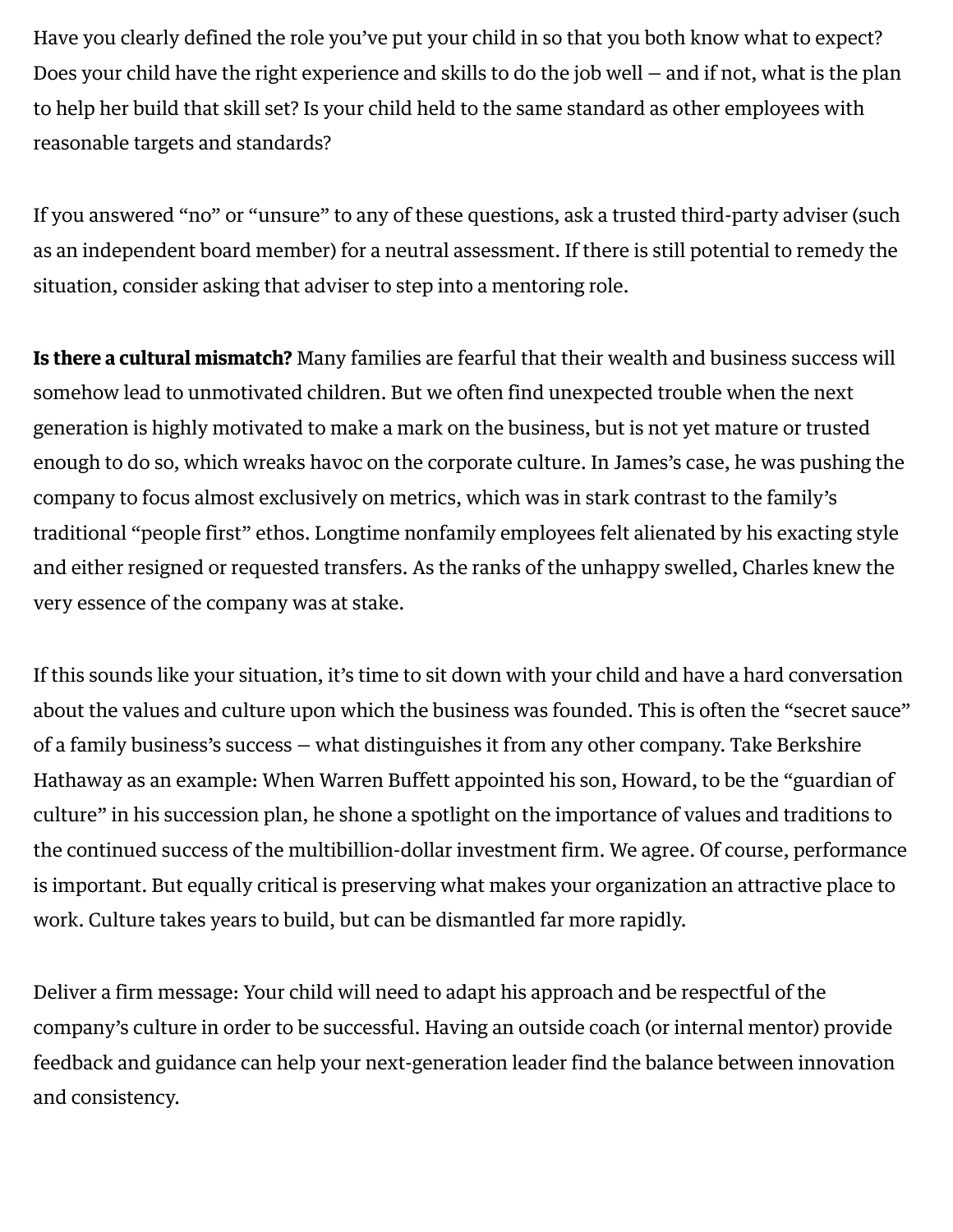**Is the child in the right role?** Can you shift jobs or responsibilities to provide a better fit? When it became clear to one patriarch that his son was not capable of becoming CEO, he invited him for a drink and asked him what he was truly interested in. Outside of the pressures of headquarters, the son confided that his true passion was not in day-to-day operations but in having a platform for greater social impact. This empowered the patriarch to appoint his son as the head of the company's charitable foundation, which was a much better fit.

This is a tricky topic to broach with your child, but in our experience, people who are struggling know they are. They may trudge on out of pride or a sense of obligation, but it will wear them down. As a parent, this is not a position you want your child to be in, so see if you can find a place where he or she will thrive. Remember that rising to the level of their abilities and interests, even if not to the top of the organization, is still a win, especially if it prevents them from burning out. It might even be better in the long run, since a non-CEO position can help your child better distinguish and fulfill duties as a shareholder, as well as understand the employee perspective.

Do not dive into solution mode to find the "right role" for your child, however. We recommend leading with questions instead of answers. "What are you interested in?" will go a lot further than "I've decided to move you somewhere else." With sensitive topics, the process matters as much as the solution.

**Could you be the problem?** It's not uncommon for a mature patriarch or matriarch to resent the younger generation nipping at his or her heels to take over the business. We saw this play out in recently in one family. The founder somewhat grudgingly gave his daughter a small spin-off venture to lead, assuming it would keep her out of his hair. Instead, she grew it into a thriving business, one that had potential to eclipse the original. That success empowered her and simultaneously got under her father's skin. The two found themselves clashing in meetings, resulting in epic battles between "the old lion" and "the young lioness." Incredibly, the founder began to wonder aloud if it was time to push his daughter out for the "good of the business."

Reflect on your situation. Is the problem truly your child  $-$  or is it you? This is the toughest question to ask and answer. For a leader devoted to the business's success, it can be incredibly hard to walk away. "Because the business still needs me" is a common rationale. But sometimes the desire to be needed can morph into the presumption that the next generation is not and will never be ready. If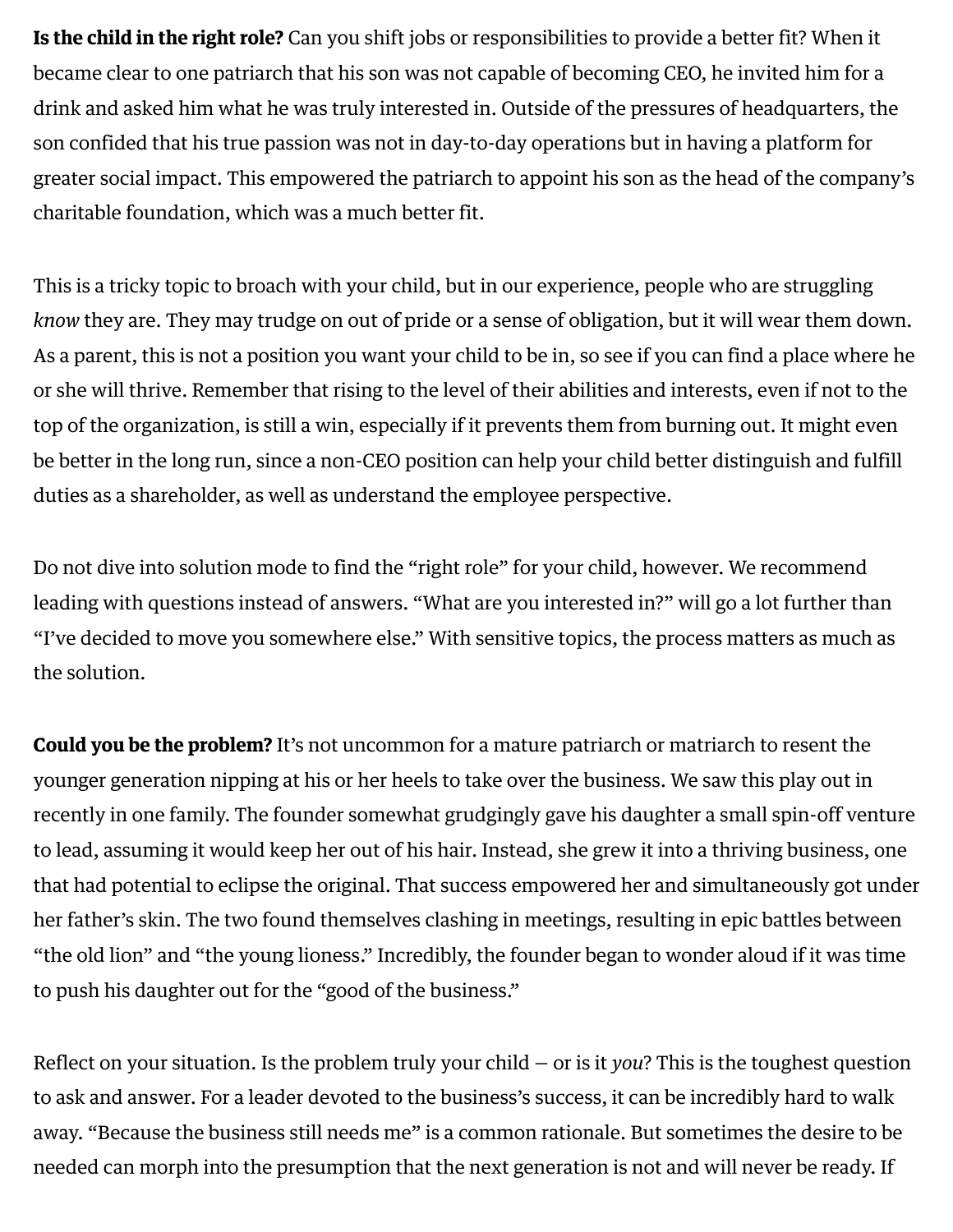there's even a chance this is why you want to fire your child, pump the brakes. Consider what your goal is: Is it for the business to be the best it can be during your lifetime? Or do you want it to thrive beyond you? If you want cross-generational success, you'll need to establish a real succession plan that parallels the development track set for the next generation of leaders. Put one in place and stick to it, asking your trusted advisers to support you in the journey.

### Considering the End Game

Firing your child (or not) is a momentous decision, one that was probably impossible to imagine when you first welcomed him or her into the business. It's vital to work through it carefully. This includes reflecting deeply on the implications of action or inaction, including the impact (positive or negative) on the company, the effect on family relations (manageable or not), and the knock-on effects it may have for your succession plans.

What presents itself as a stark, "to fire or not to fire" decision is actually multilayered and made infinitely more complex by family dynamics. For example, if you have multiple next-generation contenders to succeed you, your legacy may still be assured even if you fire your child. But if he or she is the only interested or possible successor, you'll need to figure out how the business will continue when you're ready to hand over the reins. Do you want it to remain family-owned and operated? Would you consider elevating a nonfamily executive to run it in the future? Or be willing to sell it during your lifetime?

Once you've considered everything, remember that process matters. You can make moves to keep your child in the business in a better position or with clearer guidelines and expectations. If those won't work, and you conclude that the best decision is to fire, then make the cut  $-$  but be clear which "hat" you are wearing: executive, not parent. You are letting go of your child as an employee, but not as your child. As an oft-told story goes, one family business patriarch, wearing his "CEO hat," told his son that he was fired. Immediately afterwards, he put on his "dad hat" and said, "Son, I've heard you've just been fired. How can I help?"

Some of the identifying details in this article have been changed to protect confidentiality.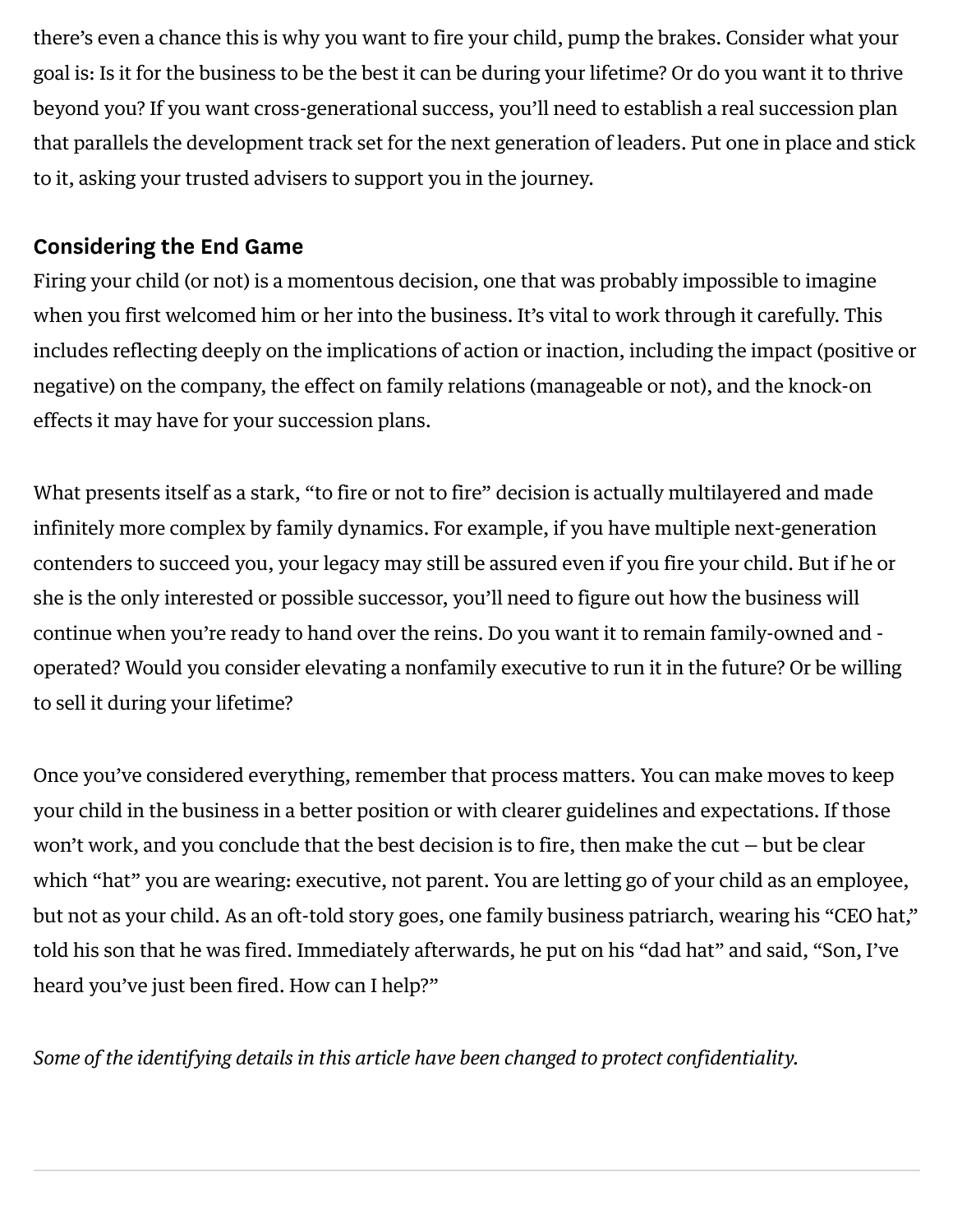

Judy Lin Walsh is a principal at BanyanGlobal, which specializes in succession planning, business strategy, governance, and wealth management.

Ben Francois is a Principal at BanyanGlobal Family Business Advisors, specializing in family business ownership strategy.

#### This article is about [FIRING](https://hbr.org/topic/firing)

 $\bigoplus$  Follow This Topic

Related Topics: Leadership Transitions | [Founders](https://hbr.org/topic/founders)

## Comments

Leave a Comment

Post Comment

1 COMMENTS

#### MATTHEW SELIG 19 hours ago

These are tough situations. I've seen good and bad come from the matriarchs and patriarchs decisions to include their children in the business.

One thing I can be sure of is that especially in a small business, succession planning is vital and must be on the agenda from day one. It isn't something to do while the current CEO is in hospice care. Failure to plan, an attitude of "Only I can run this business" and a refusal to be ready for the day when the current CEO will no longer be the CEO puts the whole project at risk, will cause unnecessary costs when the inevitable happens and not give people lower down the ladder an opportunity to grow.